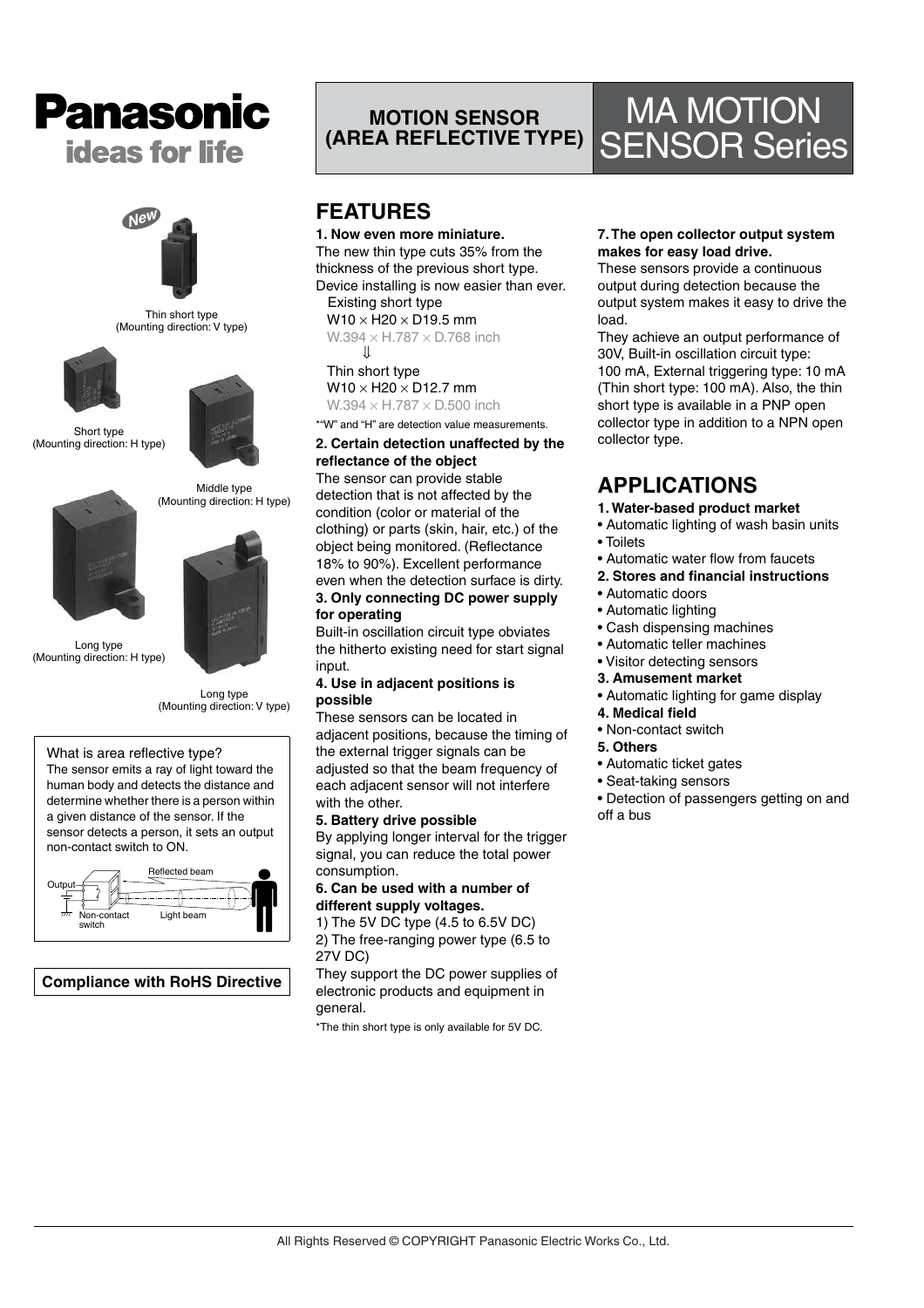## **ORDERING INFORMATION**

|                                                                                                                                                      |             |    |                     |                                                        |              |                         |                                           |            |                                           |     |     |                                                                       | <b>AM</b> |             |     |     |     |     |                                          |
|------------------------------------------------------------------------------------------------------------------------------------------------------|-------------|----|---------------------|--------------------------------------------------------|--------------|-------------------------|-------------------------------------------|------------|-------------------------------------------|-----|-----|-----------------------------------------------------------------------|-----------|-------------|-----|-----|-----|-----|------------------------------------------|
| <b>MA Motion Sensor</b>                                                                                                                              |             |    |                     |                                                        |              |                         |                                           |            |                                           |     |     |                                                                       |           |             |     |     |     |     |                                          |
| A: Thin short type MA Motion sensor<br>B: MA Motion sensor                                                                                           |             |    |                     |                                                        |              |                         |                                           |            |                                           |     |     |                                                                       |           |             |     |     |     |     |                                          |
| Detection distance type (shape)<br>1: Short type<br>2: Middle type<br>3: Long type                                                                   |             |    |                     |                                                        |              |                         |                                           |            |                                           |     |     |                                                                       |           |             |     |     |     |     |                                          |
| <b>Triggering function</b><br>1: External triggering type<br>4: Built-in oscillation circuit type (Internal trigger)                                 |             |    |                     |                                                        |              |                         |                                           |            |                                           |     |     |                                                                       |           |             |     |     |     |     |                                          |
| Classification by output method & mounting direction<br>0: NPN open collector/H type<br>5: NPN open collector/V type<br>6: PNP open collector/V type |             |    |                     |                                                        |              |                         |                                           |            |                                           |     |     |                                                                       |           |             |     |     |     |     |                                          |
| Operating voltage<br>2: Free-ranging power type (6.5 to 27V DC)<br>9: The DC 5V type (4.5 to 6.5V DC)                                                |             |    |                     |                                                        |              |                         |                                           |            |                                           |     |     |                                                                       |           |             |     |     |     |     |                                          |
| Rated detection distance                                                                                                                             |             |    |                     |                                                        |              |                         |                                           |            |                                           |     |     |                                                                       |           |             |     |     |     |     | cm inch                                  |
| Part No.<br>Detection<br>distance                                                                                                                    | 02          | 03 | 04                  | 05                                                     | 06           | 07                      | 08<br>Middle type<br>does not<br>need 08) | 09         | 10<br>(Short type<br>does not<br>need 10) | 11  | 12  | 13                                                                    | 14        | 15          | 16  | 17  | 18  | 19  | 20<br>(Long type<br>does not<br>need 20) |
| Thin short type                                                                                                                                      |             |    |                     | 5<br>.969                                              |              |                         |                                           |            | 10<br>3.937                               |     |     |                                                                       |           | 15<br>5.906 |     |     |     |     |                                          |
| Short type                                                                                                                                           |             |    |                     | 5<br>1.969                                             | 6<br>2.362   | $\overline{7}$<br>2.756 | 8<br>3.150                                | 9<br>3.543 | 10<br>3.937                               |     |     |                                                                       |           |             |     |     |     |     |                                          |
| Middle type                                                                                                                                          | 20<br>7.874 | 30 | 40<br>11.811 15.748 | 50<br>19.685                                           | 60<br>23.622 | 70                      | 80<br>27.559 31.496                       |            |                                           |     |     |                                                                       |           |             |     |     |     |     |                                          |
| Long type                                                                                                                                            | -           | 30 | 40                  | 50<br>11.811 15.748 19.685 23.622 27.559 31.496 35.433 | 60           | 70                      | 80                                        | 90         | 100<br>39.37                              | 110 | 120 | 130<br>43.307 47.244 51.181 55.118 59.055 62.992 66.929 70.866 74.803 | 140       | 150         | 160 | 170 | 180 | 190 | 200<br>78.74                             |

### **DETECTION DISTANCE TYPE** (distance limited)

### **1. Thin short type (V type)**

| Mounting  | Type       | Operating       | Output method                | Rated detection                            | Part No.                          |                          | Packing quantity |          |
|-----------|------------|-----------------|------------------------------|--------------------------------------------|-----------------------------------|--------------------------|------------------|----------|
| direction | (shape)    | voltage         |                              | distance                                   | Built-in oscillation circuit type | External triggering type | Inner            | Outer    |
|           |            |                 | .969 inch<br>$5 \text{ cm}$  | AMA145905                                  | AMA115905                         |                          |                  |          |
|           |            |                 | NPN open<br>collector output | <b>10 cm</b> 3.937 inch                    | AMA1459                           | AMA1159                  |                  |          |
| V type    | Thin short | 4.5 to 6.5 V DC |                              | 15 cm 5.906 inch<br>AMA145915<br>AMA115915 |                                   |                          |                  |          |
|           | type       |                 |                              | .969 inch<br>$5 \text{ cm}$                | AMA146905                         | AMA116905                | 20 pcs           | 200 pcs. |
|           |            |                 | PNP open<br>collector output | <b>10 cm</b> 3.937 inch                    | AMA1469                           | AMA1169                  |                  |          |
|           |            |                 |                              | 5.906 inch<br>$15 \text{ cm}$              | AMA146915                         | AMA116915                |                  |          |

Note: If you plan to use multiple sensors side-by-side, or you wish to keep the current consumption small, inquire for details about external trigger type, which is suitable for such applications.

#### **2. Short type (H type)**

| Mounting  |              | Rated operating | Rated detection         | Part No.                          |                          |           | Packing quantity |                 |           |                 |           |           |  |  |  |                        |           |           |  |  |
|-----------|--------------|-----------------|-------------------------|-----------------------------------|--------------------------|-----------|------------------|-----------------|-----------|-----------------|-----------|-----------|--|--|--|------------------------|-----------|-----------|--|--|
| direction | Type (shape) | voltage         | distance                | Built-in oscillation circuit type | External triggering type | Inner     | Outer            |                 |           |                 |           |           |  |  |  |                        |           |           |  |  |
|           |              |                 | 5 cm 1.969 inch         | AMB140905                         | AMB110905                |           |                  |                 |           |                 |           |           |  |  |  |                        |           |           |  |  |
|           |              |                 | 6 cm 2.362 inch         | AMB140906                         | AMB110906                |           |                  |                 |           |                 |           |           |  |  |  |                        |           |           |  |  |
|           |              | 4.5 to 6.5 V DC | <b>7 cm</b> 2.756 inch  | AMB140907                         | AMB110907                |           |                  |                 |           |                 |           |           |  |  |  |                        |           |           |  |  |
|           |              |                 |                         |                                   | 8 cm 3.150 inch          | AMB140908 | AMB110908        |                 |           |                 |           |           |  |  |  |                        |           |           |  |  |
|           |              |                 | <b>9 cm</b> 3.543 inch  | AMB140909                         | AMB110909                |           |                  |                 |           |                 |           |           |  |  |  |                        |           |           |  |  |
|           | Short type   |                 | <b>10 cm</b> 3.937 inch | AMB1409                           | AMB1109                  |           | 200 pcs.         |                 |           |                 |           |           |  |  |  |                        |           |           |  |  |
| H type    |              |                 | 5 cm 1.969 inch         | AMB140205                         | AMB110205                | 20 pcs.   |                  |                 |           |                 |           |           |  |  |  |                        |           |           |  |  |
|           |              | 6.5 to 27 V DC  |                         |                                   |                          |           |                  | 6 cm 2.362 inch | AMB140206 | AMB110206       |           |           |  |  |  |                        |           |           |  |  |
|           |              |                 |                         |                                   |                          |           |                  |                 |           |                 |           |           |  |  |  | <b>7 cm</b> 2.756 inch | AMB140207 | AMB110207 |  |  |
|           |              |                 |                         |                                   |                          |           |                  |                 |           | 8 cm 3.150 inch | AMB140208 | AMB110208 |  |  |  |                        |           |           |  |  |
|           |              |                 |                         |                                   | <b>9 cm</b> 3.543 inch   | AMB140209 | AMB110209        |                 |           |                 |           |           |  |  |  |                        |           |           |  |  |
|           |              |                 | <b>10 cm</b> 3.937 inch | AMB1402                           | AMB1102                  |           |                  |                 |           |                 |           |           |  |  |  |                        |           |           |  |  |

Note: If you plan to use multiple sensors side-by-side, or you wish to keep the current consumption small, inquire for details about external trigger type, which is suitable for such applications.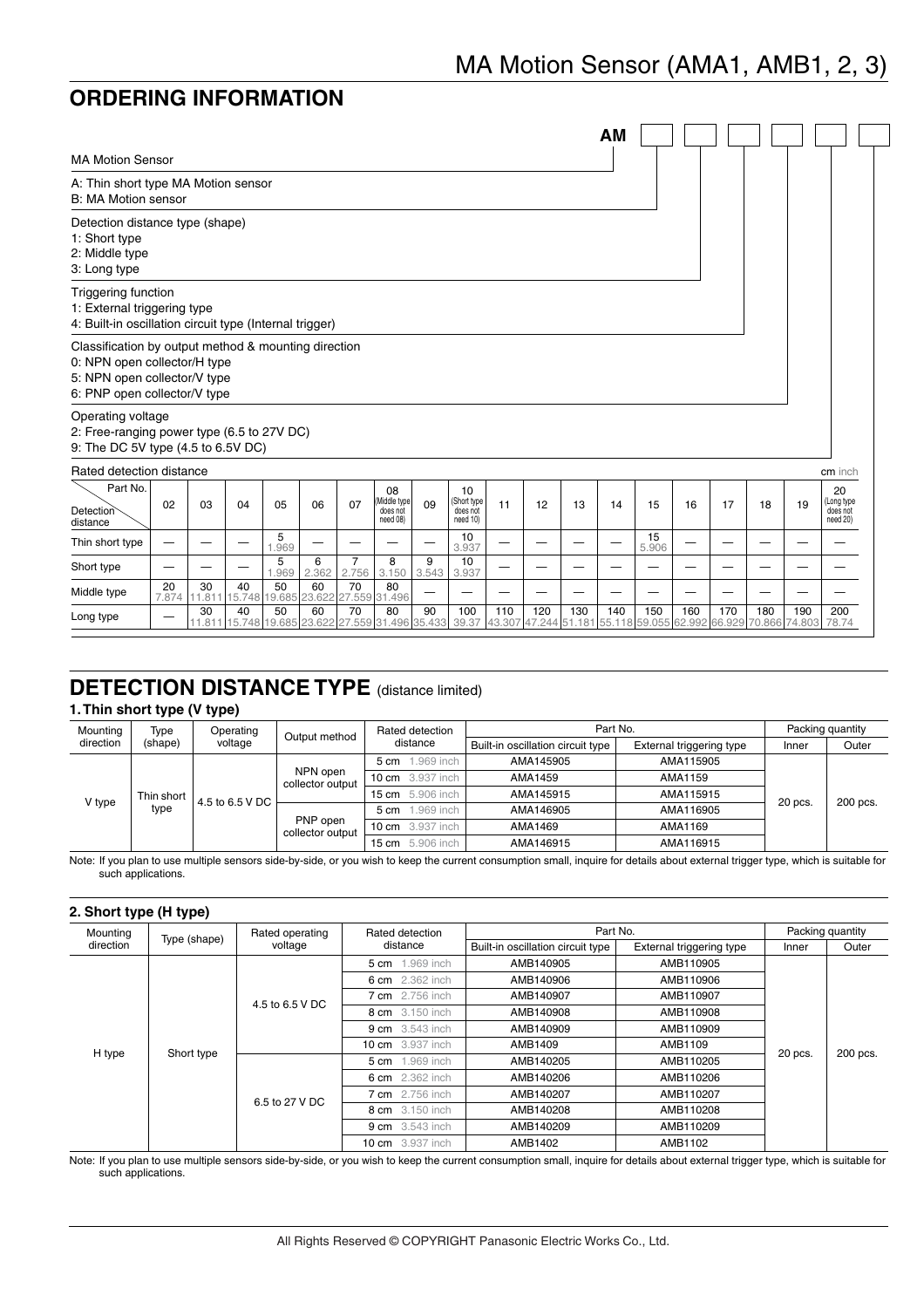### **3. Middle type (H type)**

| Mounting  |              | Rated operating | Rated detection         | Part No.                          |                          |           | Packing quantity  |                   |                   |           |                   |           |           |  |  |
|-----------|--------------|-----------------|-------------------------|-----------------------------------|--------------------------|-----------|-------------------|-------------------|-------------------|-----------|-------------------|-----------|-----------|--|--|
| direction | Type (shape) | voltage         | distance                | Built-in oscillation circuit type | External triggering type | Inner     | Outer             |                   |                   |           |                   |           |           |  |  |
|           |              |                 | <b>20 cm</b> 7.874 inch | AMB240902                         | AMB210902                |           |                   |                   |                   |           |                   |           |           |  |  |
|           |              |                 | 30 cm 11.811 inch       | AMB240903                         | AMB210903                |           |                   |                   |                   |           |                   |           |           |  |  |
|           |              |                 | 40 cm 15.748 inch       | AMB240904                         | AMB210904                |           |                   |                   |                   |           |                   |           |           |  |  |
|           |              | 4.5 to 6.5 V DC |                         |                                   | 50 cm 19.685 inch        | AMB240905 | AMB210905         |                   |                   |           |                   |           |           |  |  |
|           |              |                 |                         |                                   |                          |           |                   |                   | 60 cm 23.622 inch | AMB240906 | AMB210906         |           |           |  |  |
|           |              |                 | 70 cm 27.559 inch       | AMB240907                         | AMB210907                | 20 pcs.   | 200 pcs.          |                   |                   |           |                   |           |           |  |  |
|           | Middle type  |                 | 80 cm 31.496 inch       | AMB2409                           | AMB2109                  |           |                   |                   |                   |           |                   |           |           |  |  |
| H type    |              |                 | <b>20 cm</b> 7.874 inch | AMB240202                         | AMB210202                |           |                   |                   |                   |           |                   |           |           |  |  |
|           |              |                 | 30 cm 11.811 inch       | AMB240203                         | AMB210203                |           |                   |                   |                   |           |                   |           |           |  |  |
|           |              | 6.5 to 27 V DC  |                         |                                   |                          |           |                   |                   |                   |           | 40 cm 15.748 inch | AMB240204 | AMB210204 |  |  |
|           |              |                 |                         |                                   |                          |           | 50 cm 19.685 inch |                   | AMB240205         | AMB210205 |                   |           |           |  |  |
|           |              |                 |                         |                                   |                          |           |                   | 60 cm 23.622 inch |                   | AMB240206 | AMB210206         |           |           |  |  |
|           |              |                 |                         |                                   |                          |           |                   | 70 cm 27.559 inch | AMB240207         | AMB210207 |                   |           |           |  |  |
|           |              |                 | 80 cm 31.496 inch       | AMB2402                           | AMB2102                  |           |                   |                   |                   |           |                   |           |           |  |  |

Note: If you plan to use multiple sensors side-by-side, or you wish to keep the current consumption small, inquire for details about external trigger type, which is suitable for such applications.

#### **4. Long type (H type)**

| Mounting  | Type (shape) | Rated operating | Rated detection    | Part No.                          |                          |         | Packing quantity |
|-----------|--------------|-----------------|--------------------|-----------------------------------|--------------------------|---------|------------------|
| direction |              | voltage         | distance           | Built-in oscillation circuit type | External triggering type | Inner   | Outer            |
|           |              |                 | 30 cm 11.811 inch  | AMB340903                         | AMB310903                |         |                  |
|           |              |                 | 40 cm 15.748 inch  | AMB340904                         | AMB310904                |         |                  |
|           |              |                 | 50 cm 19.685 inch  | AMB340905                         | AMB310905                |         |                  |
|           |              |                 | 60 cm 23.622 inch  | AMB340906                         | AMB310906                |         |                  |
|           |              |                 | 70 cm 27.559 inch  | AMB340907                         | AMB310907                |         |                  |
|           |              |                 | 80 cm 31.496 inch  | AMB340908                         | AMB310908                |         |                  |
|           |              |                 | 90 cm 35.433 inch  | AMB340909                         | AMB310909                |         |                  |
|           |              |                 | 100 cm 39.370 inch | AMB340910                         | AMB310910                |         |                  |
|           |              | 4.5 to 6.5 V DC | 110 cm 43.307 inch | AMB340911                         | AMB310911                | 20 pcs. | 200 pcs.         |
|           |              |                 | 120 cm 47.244 inch | AMB340912                         | AMB310912                |         |                  |
|           |              |                 | 130 cm 51.181 inch | AMB340913                         | AMB310913                |         |                  |
|           |              |                 | 140 cm 55.118 inch | AMB340914                         | AMB310914                |         |                  |
|           |              |                 | 150 cm 59.055 inch | AMB340915                         | AMB310915                |         |                  |
|           |              |                 | 160 cm 62.992 inch | AMB340916                         | AMB310916                |         |                  |
|           |              |                 | 170 cm 66.929 inch | AMB340917                         | AMB310917                |         |                  |
|           |              |                 | 180 cm 70.866 inch | AMB340918                         | AMB310918                |         |                  |
|           |              |                 | 190 cm 74.803 inch | AMB340919                         | AMB310919                |         |                  |
| H type    | Long type    |                 | 200 cm 78.740 inch | AMB3409                           | AMB3109                  |         |                  |
|           |              |                 | 30 cm 11.811 inch  | AMB340203                         | AMB310203                |         |                  |
|           |              |                 | 40 cm 15.748 inch  | AMB340204                         | AMB310204                |         |                  |
|           |              |                 | 50 cm 19.685 inch  | AMB340205                         | AMB310205                |         |                  |
|           |              |                 | 60 cm 23.622 inch  | AMB340206                         | AMB310206                |         |                  |
|           |              |                 | 70 cm 27.559 inch  | AMB340207                         | AMB310207                |         |                  |
|           |              |                 | 80 cm 31.496 inch  | AMB340208                         | AMB310208                |         |                  |
|           |              |                 | 90 cm 35.433 inch  | AMB340209                         | AMB310209                |         |                  |
|           |              |                 | 100 cm 39.370 inch | AMB340210                         | AMB310210                |         |                  |
|           |              | 6.5 to 27 V DC  | 110 cm 43.307 inch | AMB340211                         | AMB310211                | 20 pcs. | 200 pcs.         |
|           |              |                 | 120 cm 47.244 inch | AMB340212                         | AMB310212                |         |                  |
|           |              |                 | 130 cm 51.181 inch | AMB340213                         | AMB310213                |         |                  |
|           |              |                 | 140 cm 55.118 inch | AMB340214                         | AMB310214                |         |                  |
|           |              |                 | 150 cm 59.055 inch | AMB340215                         | AMB310215                |         |                  |
|           |              |                 | 160 cm 62.992 inch | AMB340216                         | AMB310216                |         |                  |
|           |              |                 | 170 cm 66.929 inch | AMB340217                         | AMB310217                |         |                  |
|           |              |                 | 180 cm 70.866 inch | AMB340218                         | AMB310218                |         |                  |
|           |              |                 | 190 cm 74.803 inch | AMB340219                         | AMB310219                |         |                  |
|           |              |                 | 200 cm 78.740 inch | AMB3402                           | AMB3102                  |         |                  |

Note: If you plan to use multiple sensors side-by-side, or you wish to keep the current consumption small, inquire for details about external trigger type, which is suitable for such applications.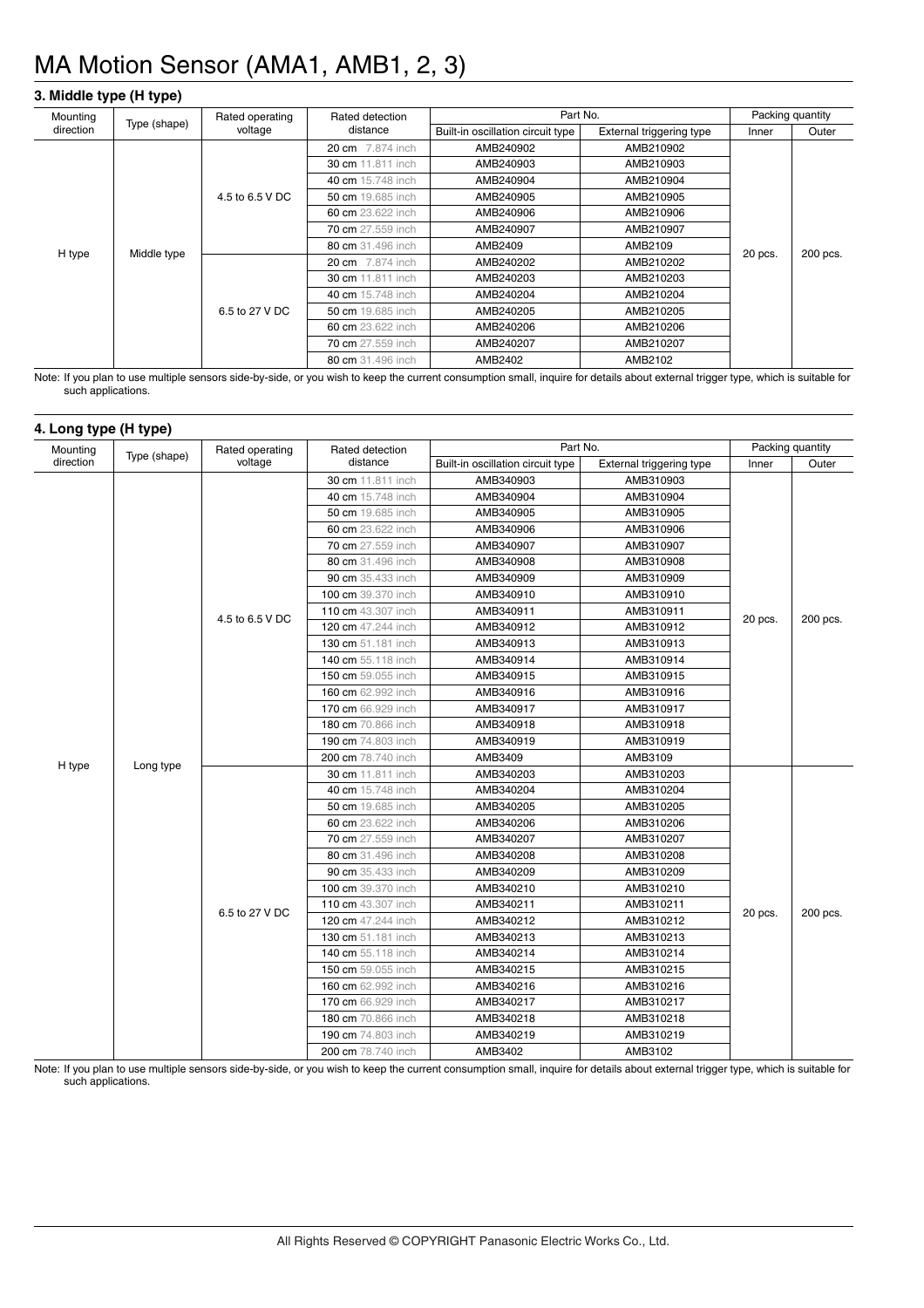| Mounting  | Type (shape) | Rated operating | Rated detection    | Part No.                          |                          |           | Packing quantity |  |  |  |  |  |                   |           |           |  |  |
|-----------|--------------|-----------------|--------------------|-----------------------------------|--------------------------|-----------|------------------|--|--|--|--|--|-------------------|-----------|-----------|--|--|
| direction |              | voltage         | distance           | Built-in oscillation circuit type | External triggering type | Inner     | Outer            |  |  |  |  |  |                   |           |           |  |  |
|           |              |                 | 30 cm 11.811 inch  | AMB345903                         | AMB315903                |           |                  |  |  |  |  |  |                   |           |           |  |  |
|           |              |                 | 40 cm 15.748 inch  | AMB345904                         | AMB315904                |           |                  |  |  |  |  |  |                   |           |           |  |  |
|           |              |                 | 50 cm 19.685 inch  | AMB345905                         | AMB315905                |           |                  |  |  |  |  |  |                   |           |           |  |  |
|           |              |                 | 60 cm 23.622 inch  | AMB345906                         | AMB315906                |           |                  |  |  |  |  |  |                   |           |           |  |  |
|           |              |                 | 70 cm 27.559 inch  | AMB345907                         | AMB315907                |           |                  |  |  |  |  |  |                   |           |           |  |  |
|           |              |                 | 80 cm 31.496 inch  | AMB345908                         | AMB315908                |           |                  |  |  |  |  |  |                   |           |           |  |  |
|           |              |                 | 90 cm 35.433 inch  | AMB345909                         | AMB315909                |           |                  |  |  |  |  |  |                   |           |           |  |  |
|           |              |                 | 100 cm 39.370 inch | AMB345910                         | AMB315910                |           |                  |  |  |  |  |  |                   |           |           |  |  |
|           |              | 4.5 to 6.5 V DC | 110 cm 43.307 inch | AMB345911                         | AMB315911                | 20 pcs.   | 200 pcs.         |  |  |  |  |  |                   |           |           |  |  |
|           |              |                 | 120 cm 47.244 inch | AMB345912                         | AMB315912                |           |                  |  |  |  |  |  |                   |           |           |  |  |
|           |              |                 | 130 cm 51.181 inch | AMB345913                         | AMB315913                |           |                  |  |  |  |  |  |                   |           |           |  |  |
|           |              |                 | 140 cm 55.118 inch | AMB345914                         | AMB315914                |           |                  |  |  |  |  |  |                   |           |           |  |  |
|           |              |                 | 150 cm 59.055 inch | AMB345915                         | AMB315915                |           |                  |  |  |  |  |  |                   |           |           |  |  |
|           |              |                 | 160 cm 62.992 inch | AMB345916                         | AMB315916                |           |                  |  |  |  |  |  |                   |           |           |  |  |
|           |              |                 | 170 cm 66.929 inch | AMB345917                         | AMB315917                |           |                  |  |  |  |  |  |                   |           |           |  |  |
|           |              |                 | 180 cm 70.866 inch | AMB345918                         | AMB315918                |           |                  |  |  |  |  |  |                   |           |           |  |  |
|           |              |                 | 190 cm 74.803 inch | AMB345919                         | AMB315919                |           |                  |  |  |  |  |  |                   |           |           |  |  |
| V type    | Long type    |                 | 200 cm 78.740 inch | AMB3459                           | AMB3159                  |           |                  |  |  |  |  |  |                   |           |           |  |  |
|           |              |                 | 30 cm 11.811 inch  | AMB345203                         | AMB315203                |           |                  |  |  |  |  |  |                   |           |           |  |  |
|           |              |                 | 40 cm 15.748 inch  | AMB345204                         | AMB315204                |           |                  |  |  |  |  |  |                   |           |           |  |  |
|           |              |                 |                    |                                   |                          |           |                  |  |  |  |  |  | 50 cm 19.685 inch | AMB345205 | AMB315205 |  |  |
|           |              |                 | 60 cm 23.622 inch  | AMB345206                         | AMB315206                |           |                  |  |  |  |  |  |                   |           |           |  |  |
|           |              |                 | 70 cm 27.559 inch  | AMB345207                         | AMB315207                |           |                  |  |  |  |  |  |                   |           |           |  |  |
|           |              |                 | 80 cm 31.496 inch  | AMB345208                         | AMB315208                |           |                  |  |  |  |  |  |                   |           |           |  |  |
|           |              |                 | 90 cm 35.433 inch  | AMB345209                         | AMB315209                |           |                  |  |  |  |  |  |                   |           |           |  |  |
|           |              |                 |                    |                                   | 100 cm 39.370 inch       | AMB345210 | AMB315210        |  |  |  |  |  |                   |           |           |  |  |
|           |              | 6.5 to 27 V DC  | 110 cm 43.307 inch | AMB345211                         | AMB315211                | 20 pcs.   | 200 pcs.         |  |  |  |  |  |                   |           |           |  |  |
|           |              |                 | 120 cm 47.244 inch | AMB345212                         | AMB315212                |           |                  |  |  |  |  |  |                   |           |           |  |  |
|           |              |                 | 130 cm 51.181 inch | AMB345213                         | AMB315213                |           |                  |  |  |  |  |  |                   |           |           |  |  |
|           |              |                 | 140 cm 55.118 inch | AMB345214                         | AMB315214                |           |                  |  |  |  |  |  |                   |           |           |  |  |
|           |              |                 | 150 cm 59.055 inch | AMB345215                         | AMB315215                |           |                  |  |  |  |  |  |                   |           |           |  |  |
|           |              |                 | 160 cm 62.992 inch | AMB345216                         | AMB315216                |           |                  |  |  |  |  |  |                   |           |           |  |  |
|           |              |                 | 170 cm 66.929 inch | AMB345217                         | AMB315217                |           |                  |  |  |  |  |  |                   |           |           |  |  |
|           |              |                 | 180 cm 70.866 inch | AMB345218                         | AMB315218                |           |                  |  |  |  |  |  |                   |           |           |  |  |
|           |              |                 | 190 cm 74.803 inch | AMB345219                         | AMB315219                |           |                  |  |  |  |  |  |                   |           |           |  |  |
|           |              |                 |                    | 200 cm 78.740 inch                | AMB3452                  | AMB3152   |                  |  |  |  |  |  |                   |           |           |  |  |

Note: If you plan to use multiple sensors side-by-side, or you wish to keep the current consumption small, inquire for details about external trigger type, which is suitable for such applications.

### **PERFORMANCE**

**1. Detection performance** (Measuring conditions: ambient temp.: 25°C 77°F; operating voltage: 5 V DC)

1) Thin short type

|                                                      |                                               |                               |                                                                  | Thin short type                                                         |                                                                      | Measured                                 |
|------------------------------------------------------|-----------------------------------------------|-------------------------------|------------------------------------------------------------------|-------------------------------------------------------------------------|----------------------------------------------------------------------|------------------------------------------|
|                                                      | Items                                         |                               | 5 cm<br>.969 inch                                                | $10 \text{ cm}$<br>3.937 inch                                           | $15 \text{ cm}$<br>3.937 inch                                        | conditions                               |
| Rated detection distance                             |                                               | Minimum<br>Typical<br>Maximum | 45 mm<br>1.772 inch<br>50 mm<br>.969 inch<br>55 mm<br>2.165 inch | 90 mm<br>3.543 inch<br>$100$ mm<br>3.937 inch<br>$110$ mm<br>4.331 inch | 135 mm<br>5.315 inch<br>150 mm<br>5.906 inch<br>165 mm<br>6.496 inch | with a standard<br>reflection<br>board*1 |
| Measuring tolerance                                  |                                               | Typical                       | 10%                                                              | 25%                                                                     | 35%                                                                  | Reflection rate:<br>90 to 18%            |
| Usable<br>ambient<br>brightness                      | <b>Brightness</b><br>of sensor<br>surface     | Maximum                       |                                                                  | 30,000 lx                                                               |                                                                      | See the drawing                          |
| (Resistance<br>to ambient<br>light) $*$ <sup>2</sup> | <b>Brightness</b><br>of reflection<br>surface | Maximum                       |                                                                  | 30,000 lx                                                               |                                                                      | $(Fig. 1)$ on the<br>next page.          |

Notes: \*1. Ambient brightness: 500 lx

\*2. Install so that light from direct light sources does not enter the sensor (within 30° of the sensor light beam).

Indicates brightness detectible enough for sensor operation. (Measuring conditions: ambient temp.: 25°C 77°F; operating voltage: 5 V DC type 5V, Free-ranging power type 24V DC)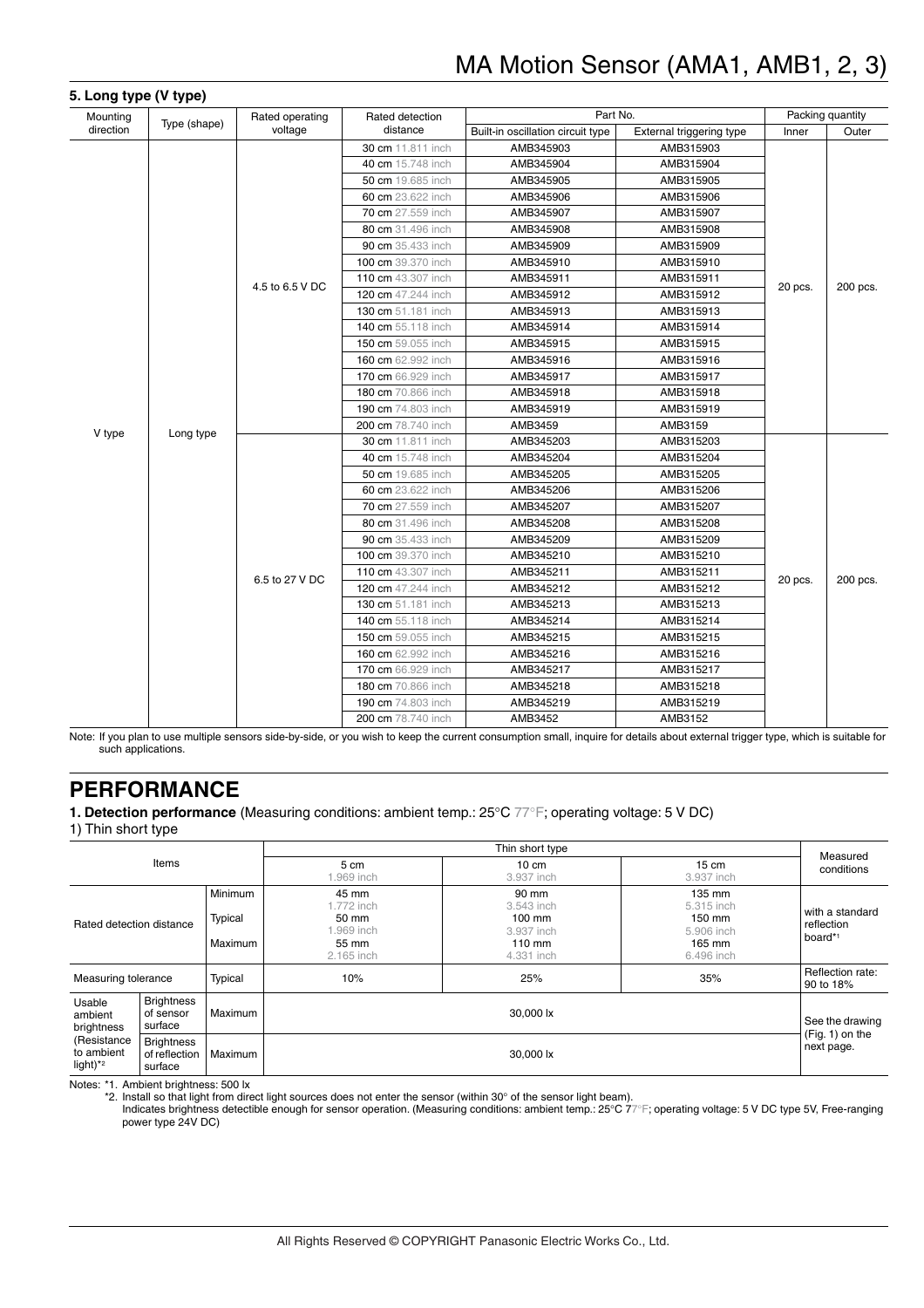#### 2) Short type

|                                                      |                                                      |                               |                                                                 | Short type*1                                                      |                                                                   |                                                                   |                                                                   |                                                                                         |                                      |  |  |  |  |
|------------------------------------------------------|------------------------------------------------------|-------------------------------|-----------------------------------------------------------------|-------------------------------------------------------------------|-------------------------------------------------------------------|-------------------------------------------------------------------|-------------------------------------------------------------------|-----------------------------------------------------------------------------------------|--------------------------------------|--|--|--|--|
|                                                      | Items                                                |                               | 5 cm<br>.969 inch                                               | 6 cm<br>2.362 inch                                                | 7 cm<br>2.756 inch                                                | 8 cm<br>3.150 inch                                                | 9 cm<br>3.543 inch                                                | $10 \text{ cm}$<br>3.937 inch                                                           | Measured<br>conditions               |  |  |  |  |
| Rated detection distance                             |                                                      | Minimum<br>Typical<br>Maximum | 45 mm<br>.772 inch<br>50 mm<br>.969 inch<br>55 mm<br>2.165 inch | 54 mm<br>2.126 inch<br>60 mm<br>3.362 inch<br>66 mm<br>2.598 inch | 63 mm<br>2.480 inch<br>70 mm<br>2.756 inch<br>77 mm<br>3.031 inch | 72 mm<br>2.835 inch<br>80 mm<br>3.150 inch<br>88 mm<br>3.465 inch | 81 mm<br>3.189 inch<br>90 mm<br>3.543 inch<br>99 mm<br>3.898 inch | 90 mm<br>3.543 inch<br>$100 \text{ mm}$<br>3.937 inch<br>$110 \text{ mm}$<br>4.331 inch | with a standard<br>reflection board  |  |  |  |  |
| Measuring tolerance                                  |                                                      | Typical                       | 10%                                                             |                                                                   | 15%                                                               |                                                                   | 20%                                                               | 25%                                                                                     | Reflection rate:<br>90 to 18%        |  |  |  |  |
| Usable<br>ambient<br>brightness                      | <b>Brightness</b><br>Maximum<br>of sensor<br>surface |                               |                                                                 |                                                                   |                                                                   | 30.000 lx                                                         |                                                                   |                                                                                         | See the drawing<br>$(Fig. 1)$ on the |  |  |  |  |
| (Resistance<br>to ambient<br>light) $*$ <sup>2</sup> | <b>Brightness</b><br>of reflection<br>surface        | Maximum                       |                                                                 | 30,000 lx                                                         |                                                                   |                                                                   |                                                                   |                                                                                         |                                      |  |  |  |  |

Notes: \*1. After receipt of order, average rated detection distance to 15 cm 5.906 inch is possible. Please inquire. \*2. Install so that light from direct light sources does not enter the sensor (within 30° of the sensor light beam).

#### 3) Middle type (Measuring conditions: ambient temp.: 25°C 77°F; operating voltage: 5 V DC type 5V, Free-ranging power type 24V DC)

|                                                      |                                               |                               |                                                                      | Middle type*1                                                           |                                                                         |                                                                         |                                                                         |                                                                         |                                                                         |                                      |  |  |  |
|------------------------------------------------------|-----------------------------------------------|-------------------------------|----------------------------------------------------------------------|-------------------------------------------------------------------------|-------------------------------------------------------------------------|-------------------------------------------------------------------------|-------------------------------------------------------------------------|-------------------------------------------------------------------------|-------------------------------------------------------------------------|--------------------------------------|--|--|--|
| Items                                                |                                               | 20 cm<br>7.874 inch           | 30 cm<br>11.811 inch                                                 | 40 cm<br>15.748 inch                                                    | 50 cm<br>19.685 inch                                                    | 60 cm<br>23.622 inch                                                    | 70 cm<br>27.559 inch                                                    | 80 cm<br>31.496 inch                                                    | Measured<br>conditions                                                  |                                      |  |  |  |
| Rated detection distance                             |                                               | Minimum<br>Typical<br>Maximum | 190 mm<br>7.480 inch<br>200 mm<br>7.874 inch<br>210 mm<br>8.268 inch | 285 mm<br>11.220 inch<br>300 mm<br>11.811 inch<br>315 mm<br>12.402 inch | 380 mm<br>14.961 inch<br>400 mm<br>15.748 inch<br>420 mm<br>16.535 inch | 475 mm<br>18.701 inch<br>500 mm<br>19.685 inch<br>525 mm<br>20.669 inch | 570 mm<br>22.441 inch<br>600 mm<br>23.622 inch<br>630 mm<br>24.803 inch | 665 mm<br>26.181 inch<br>700 mm<br>27.559 inch<br>735 mm<br>28.937 inch | 760 mm<br>29.921 inch<br>800 mm<br>31.496 inch<br>840 mm<br>33.071 inch | with a standard<br>reflection board  |  |  |  |
| Measuring tolerance                                  |                                               | Typical                       |                                                                      | 3%                                                                      |                                                                         | 5%                                                                      | 10%                                                                     | Reflection rate:<br>90 to 18%                                           |                                                                         |                                      |  |  |  |
| Usable<br>ambient<br>brightness                      | <b>Brightness</b><br>of sensor<br>surface     | Maximum                       |                                                                      |                                                                         |                                                                         | 30,000 lx                                                               |                                                                         |                                                                         |                                                                         | See the drawing<br>$(Fig. 1)$ on the |  |  |  |
| (Resistance<br>to ambient<br>light) $*$ <sup>2</sup> | <b>Brightness</b><br>of reflection<br>surface | Maximum                       |                                                                      |                                                                         |                                                                         | 30,000 lx                                                               |                                                                         |                                                                         |                                                                         | next page.                           |  |  |  |

Notes: \*1. After receipt of order, average rated detection distance to 110 cm 43.307 inch is possible. Please inquire. \*2. Install so that light from direct light sources does not enter the sensor (within 30° of the sensor light beam).

#### 4) Long type (Measuring conditions: ambient temp.: 25°C 77°F; operating voltage: 5 V DC type 5V, Free-ranging power type 24V DC) Items Long type<br>
70 cm 80 cm 90 cm 100 cm 110 cm Measured<br>
200 cm 100 cm 100 cm 100 cm Measured  $\frac{30 \text{ cm}}{100 \text{ cm}}$ ,  $\frac{40 \text{ cm}}{100 \text{ cm}}$ ,  $\frac{50 \text{ cm}}{100 \text{ cm}}$ ,  $\frac{30 \text{ cm}}{100 \text{ cm}}$ ,  $\frac{110 \text{ cm}}{100 \text{ cm}}$ , conditions 1.811 incl 40 cm 15.748 inch 50 cm 19.685 inch 60 cm 23.622 inch 70 cm .559 incl 80 cm 31.496 inch 90 cm 35.433 inch 100 cm 39.37 inch 110 cm 13.307 inch Rated detection distance **Minimum** Typical Maximum 285 mm .220 inc 300 mm .811 incl 315 mm 2.402 inc 380 mm 961 inc 400 mm 48 incl 420 mm 16.535 inch 475 mm .701 inc 500 mm 9.685 incl 525 mm 20.669 inc 570 mm incl 600 mm 22 inc 630 mm  $24.803$  inc 665 mm  $6.181$  inch 700 mm 559 inch 735 mm 8.937 inc 760 mm 9.921 incl 800 mm 496 inch 840 mm 33.071 incl 855 mm 3.661 incl 900 mm 433 inch 945 mm 7.205 inc 950 mm 402 inc 1000 mm inch 1050 mm  $-1.339$  inc 1045 mm 42 inch 1100 mm 307 inch 1155 mm 45.472 inch with a standard reflection board Measuring tolerance Typical 5% Reflection rate: 90 to 18% Usable ambient brightness (Resistance to ambient light)\* **Brightness** of sensor surface Maximum Solution and the set of the set of the set of the set of the set of the set of the set of the drawing See the drawing See the drawing<br>(Fig. 1) on the next page.<br>Brightness executive contract page. of reflection surface Maximum 30,000 lx Long type<br>
100 170 170 170 170 170 170 Measured

|                                        |                                               |                               |                                                                            |                                                                            |                                                                            |                                                                            |                                                                            |                                                                            |                                                                            |                                                                            |                                                                           | Measured                             |
|----------------------------------------|-----------------------------------------------|-------------------------------|----------------------------------------------------------------------------|----------------------------------------------------------------------------|----------------------------------------------------------------------------|----------------------------------------------------------------------------|----------------------------------------------------------------------------|----------------------------------------------------------------------------|----------------------------------------------------------------------------|----------------------------------------------------------------------------|---------------------------------------------------------------------------|--------------------------------------|
|                                        | Items                                         |                               | 120 cm<br>47.244 inch                                                      | 130 cm<br>51.181 inch                                                      | 140 cm<br>55.118 inch                                                      | 150 cm<br>49.055 inch                                                      | 160 cm<br>62.992 inch                                                      | 170 cm<br>66.929 inch                                                      | 180 cm<br>70.866 inch                                                      | 190 cm<br>74.803 inch                                                      | 200 cm<br>78.74 inch                                                      | conditions                           |
| Rated detection distance               |                                               | Minimum<br>Typical<br>Maximum | 1140 mm<br>44.882 inch<br>1200 mm<br>47.244 inch<br>1260 mm<br>49,606 inch | 1235 mm<br>48.622 inch<br>1300 mm<br>51.181 inch<br>1365 mm<br>53.740 inch | 1330 mm<br>52.362 inch<br>1400 mm<br>55.118 inch<br>1470 mm<br>57.874 inch | 1425 mm<br>56.102 inch<br>1500 mm<br>59.055 inch<br>1575 mm<br>62.008 inch | 1520 mm<br>59.842 inch<br>1600 mm<br>62.992 inch<br>1680 mm<br>66.142 inch | 1615 mm<br>63.583 inch<br>1700 mm<br>66.929 inch<br>1785 mm<br>70.275 inch | 1710 mm<br>67.323 inch<br>1800 mm<br>70.866 inch<br>1890 mm<br>74.409 inch | 1805 mm<br>71.063 inch<br>1900 mm<br>74.803 inch<br>1995 mm<br>78.543 inch | 1900 mm<br>74.803 inch<br>2000 mm<br>78.74 inch<br>2100 mm<br>82.677 inch | with a standard<br>reflection board  |
| Measuring tolerance                    |                                               | Typical                       | 5%                                                                         | 10%<br>15%                                                                 |                                                                            |                                                                            |                                                                            |                                                                            |                                                                            |                                                                            |                                                                           | Reflection rate:<br>90 to 18%        |
| Usable<br>ambient<br>brightness        | <b>Brightness</b><br>of sensor<br>surface     | Maximum                       |                                                                            |                                                                            |                                                                            |                                                                            | 30,000 lx                                                                  |                                                                            |                                                                            |                                                                            |                                                                           | See the drawing<br>$(Fiq. 1)$ on the |
| (Resistance<br>to ambient<br>$light)*$ | <b>Brightness</b><br>of reflection<br>surface | Maximum                       |                                                                            |                                                                            |                                                                            |                                                                            | 30,000 lx                                                                  |                                                                            |                                                                            |                                                                            |                                                                           | next page.                           |

Note: \* Install so that light from direct light sources does not enter the sensor (within 30° of the sensor light beam).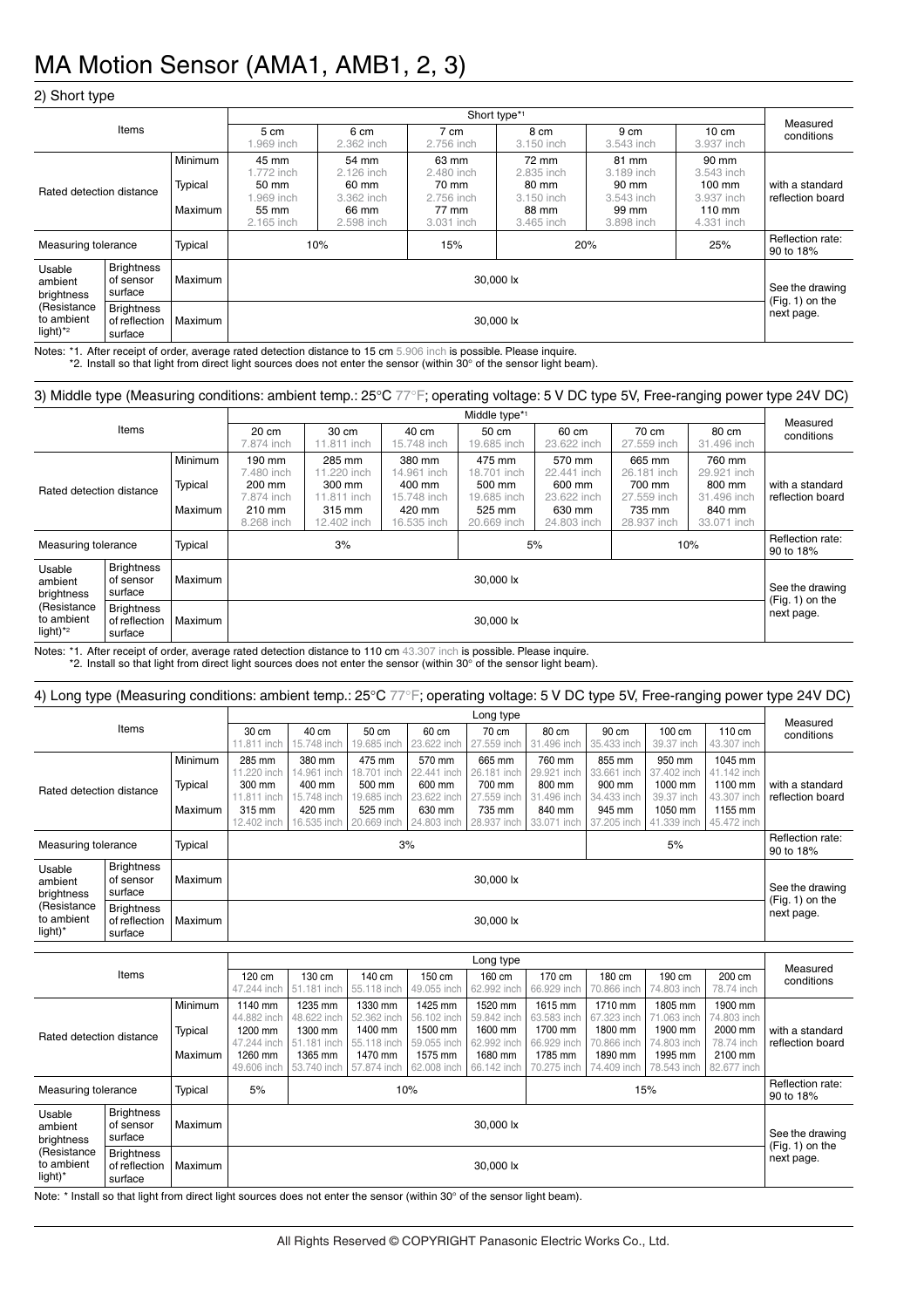#### • For thin short type: Standard reflection board: 100 mm 3.937 inch square area. 90% reflection rate.

- For short type: Standard reflection board: 100 mm 3.937 inch square area, 90% reflection rate.
- For middle type: Standard reflection board: 200 mm 7.874 inch square area, 90% reflection rate.
- For long type: Standard reflection board: 500 mm 19.685 inch square area, 90% reflection rate.

#### **<Fig. 1> [Brightness of sensor surface]**



Note: Light from direct light sources (sunlight, strobe light, inverter illumination, reflected light from glass or mirrors etc.) that enters the sensor from within the prohibited range can cause the sensor to operate erroneously.

Notes: 1. Detecting an object within the maximum preset detection distance.

2. Distance deviation =  $\frac{a-b}{a} \times 100$  (%)

- a: detection distance of detection target with reflectance of 90%.
- b: detection distance of standard detection target with reflectance of 18%.

#### **[Brightness of reflection surface]**



| Type                                                                                                                                     |                  | Built-in oscillation circuit type                 |                  | External triggering type                          |  |  |  |
|------------------------------------------------------------------------------------------------------------------------------------------|------------------|---------------------------------------------------|------------------|---------------------------------------------------|--|--|--|
| Items                                                                                                                                    | 5 V DC type      | Free-ranging power type                           | 5 V DC type      | Free-ranging power type                           |  |  |  |
| Power supply voltage                                                                                                                     | $-0.3$ to 8 V DC | $-0.3$ to 30 V DC                                 | $-0.3$ to 8 V DC | $-0.3$ to 30 V DC                                 |  |  |  |
| Output dielectric strength                                                                                                               |                  | 30 V                                              |                  | 30 V                                              |  |  |  |
| Output flow current                                                                                                                      |                  | $100 \text{ mA}$                                  |                  | 10 $mA^*$                                         |  |  |  |
| Usable ambient temperature<br>$-25$ to $+75^{\circ}$ C +5 to +131°F (No freezing)<br>$-25$ to $+75^{\circ}$ C +5 to +131°F (No freezing) |                  |                                                   |                  |                                                   |  |  |  |
| Storage temperature                                                                                                                      |                  | $-30$ to $+85^{\circ}$ C $-4$ to $+176^{\circ}$ F |                  | $-30$ to $+85^{\circ}$ C $-4$ to $+176^{\circ}$ F |  |  |  |

Note: \* Thin short type is only: 100 mA

#### **3. Electrical characteristics**

(Measuring conditions: ambient temp.: 25°C 77°F; operating voltage: 5 V DC type =5V DC, free-ranging power type =24V DC) 1) Built-in oscillation circuit type

|                                    |                |                |        |                                                                        | Thin short type*             |                                                |                                                  |                       |                     |
|------------------------------------|----------------|----------------|--------|------------------------------------------------------------------------|------------------------------|------------------------------------------------|--------------------------------------------------|-----------------------|---------------------|
|                                    | Items          |                | Symbol | <b>NPN</b><br>output<br>type                                           | <b>PNP</b><br>output<br>type | Short type                                     | Middle type                                      | Long type             | Measured conditions |
| Minimum                            |                |                |        |                                                                        |                              | 5V DC type: 4.5V/Free-ranging power type: 6.5V |                                                  |                       |                     |
| Rated operating voltage            |                | Typical        | Vdd    |                                                                        |                              |                                                |                                                  |                       |                     |
|                                    | <b>Maximum</b> |                |        | 5V DC type: 6.5V/Free-ranging power type: 27V                          |                              |                                                |                                                  |                       |                     |
|                                    |                | <b>Minimum</b> |        |                                                                        |                              |                                                |                                                  |                       |                     |
|                                    | No detection   | Typical        | It     |                                                                        | 4.5mA                        |                                                | 5V DC type: 4.5mA/Free-ranging power type: 5.6mA |                       |                     |
| Average current<br>consumption     |                | <b>Maximum</b> |        |                                                                        | 6.2mA                        |                                                | 5V DC type: 6.2mA/Free-ranging power type: 7.8mA |                       |                     |
| $(lout = 0 mA)$                    |                | <b>Minimum</b> |        |                                                                        |                              |                                                |                                                  |                       |                     |
|                                    | Detection      | Typical        | It     | 7.0 <sub>m</sub> A                                                     | 11.0mA                       |                                                | 5V DC type: 7.0mA/Free-ranging power type: 9.1mA |                       |                     |
|                                    |                | <b>Maximum</b> |        | 15.2mA<br>5V DC type: 11.2mA/Free-ranging power type: 14.2mA<br>11.2mA |                              |                                                |                                                  |                       |                     |
| Measuring cycle<br><b>Minimum</b>  |                |                |        |                                                                        |                              |                                                |                                                  |                       |                     |
| Output                             | Remain voltage | <b>Maximum</b> | Vr     | 1 V DC                                                                 | 1.2 V DC                     |                                                |                                                  | It = $100 \text{ mA}$ |                     |
| characteristics<br>Leakage current |                | <b>Maximum</b> | Ш      | 5 <sub>µ</sub> A                                                       |                              | 1 V DC<br>$3\mu$ A                             |                                                  |                       | $V = 30V$           |

Note: \* The thin short type is only available for 5V DC.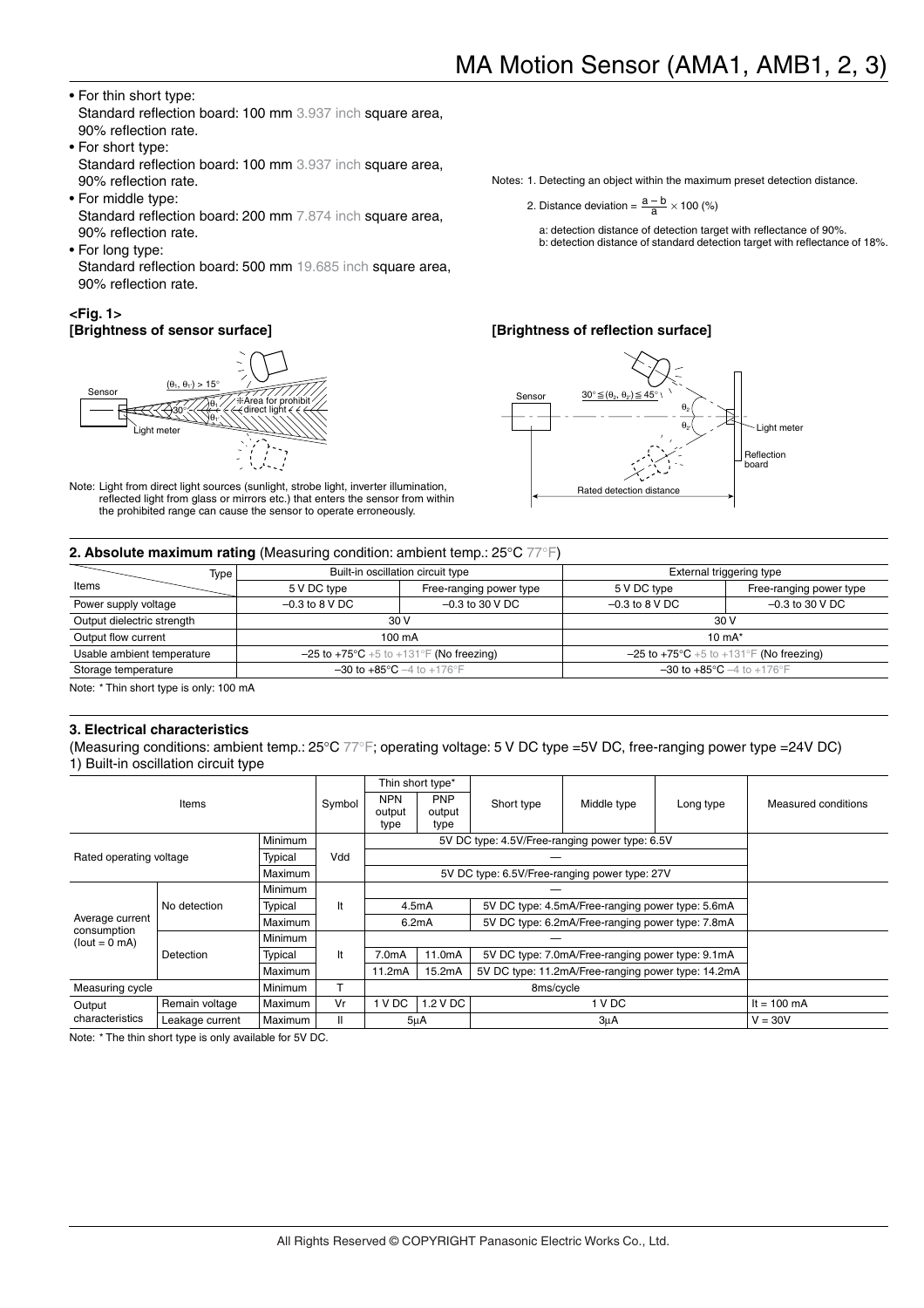| 2) External triggering type (trigger conditions: trigger pulse width $= 20 \mu s$ and trigger synchronization $= 5 \text{ms}$ )                                                           |                                      |                                                                                                                                                |         |                            |                                                                |                                                     |                                            |                                                                                        |                                |                                                                       |  |
|-------------------------------------------------------------------------------------------------------------------------------------------------------------------------------------------|--------------------------------------|------------------------------------------------------------------------------------------------------------------------------------------------|---------|----------------------------|----------------------------------------------------------------|-----------------------------------------------------|--------------------------------------------|----------------------------------------------------------------------------------------|--------------------------------|-----------------------------------------------------------------------|--|
| Items                                                                                                                                                                                     |                                      |                                                                                                                                                |         | Symbol                     | Thin short type<br>Note 1                                      |                                                     |                                            |                                                                                        |                                |                                                                       |  |
|                                                                                                                                                                                           |                                      |                                                                                                                                                |         |                            | <b>NPN</b><br>output<br>type                                   | PNP<br>output<br>type                               | Short type                                 | Middle type                                                                            | Long type                      | Measured conditions                                                   |  |
| Minimum                                                                                                                                                                                   |                                      |                                                                                                                                                |         |                            | 5V DC type: 4.5V/Free-ranging type: 6.5V                       |                                                     |                                            |                                                                                        |                                |                                                                       |  |
| Rated operating voltage<br>Typical<br>Maximum                                                                                                                                             |                                      |                                                                                                                                                | Vdd     |                            |                                                                |                                                     |                                            |                                                                                        |                                |                                                                       |  |
|                                                                                                                                                                                           |                                      |                                                                                                                                                |         |                            | 5V DC type: 6.5V/Free-ranging type: 27V                        |                                                     |                                            |                                                                                        |                                |                                                                       |  |
| Average current<br>consumption                                                                                                                                                            | Without<br>trigger input             | Output OFF                                                                                                                                     | Minimum | lb                         |                                                                |                                                     |                                            |                                                                                        | Note $2:$ *b                   |                                                                       |  |
|                                                                                                                                                                                           |                                      |                                                                                                                                                | Typical |                            | 0.1 <sub>m</sub><br>5V DC type: 0.1mA/Free-ranging type: 1.0mA |                                                     |                                            |                                                                                        |                                |                                                                       |  |
|                                                                                                                                                                                           |                                      |                                                                                                                                                | Maximum |                            | 0.3 <sub>m</sub><br>5V DC type: 0.3mA/Free-ranging type: 1.8mA |                                                     |                                            |                                                                                        |                                |                                                                       |  |
|                                                                                                                                                                                           |                                      | Output ON                                                                                                                                      | Minimum |                            |                                                                |                                                     |                                            |                                                                                        |                                |                                                                       |  |
|                                                                                                                                                                                           |                                      |                                                                                                                                                | Typical | Id                         | 2.6 <sub>m</sub> A                                             | 6.7mA                                               | 5V DC type: 0.5mA/Free-ranging type: 1.4mA |                                                                                        | Note 2: *d                     |                                                                       |  |
|                                                                                                                                                                                           |                                      |                                                                                                                                                | Maximum |                            | 6.6mA                                                          | 9.6mA                                               |                                            | 5V DC type: 3.4mA/Free-ranging type: 4.5mA                                             |                                |                                                                       |  |
|                                                                                                                                                                                           | With trigger<br>input                | Output OFF                                                                                                                                     | Minimum | la                         |                                                                |                                                     |                                            |                                                                                        |                                |                                                                       |  |
|                                                                                                                                                                                           |                                      |                                                                                                                                                | Typical |                            | 5V DC type: 2.2mA/Free-ranging type: 3.1mA<br>2.2mA            |                                                     |                                            | Note 2: *a                                                                             |                                |                                                                       |  |
|                                                                                                                                                                                           |                                      |                                                                                                                                                | Maximum |                            |                                                                | 6.2mA<br>5V DC type: 6.2mA/Free-ranging type: 7.2mA |                                            |                                                                                        |                                |                                                                       |  |
|                                                                                                                                                                                           |                                      | Output ON                                                                                                                                      | Minimum | lc                         |                                                                |                                                     |                                            |                                                                                        |                                |                                                                       |  |
|                                                                                                                                                                                           |                                      |                                                                                                                                                | Typical |                            | 4.2mA                                                          | 6.2mA                                               |                                            | 5V DC type: 2.4mA/Free-ranging type: 3.3mA                                             |                                | Note $2:$ $\infty$                                                    |  |
|                                                                                                                                                                                           |                                      |                                                                                                                                                | Maximum |                            | 8.2mA                                                          | 12.5mA                                              | 5V DC type: 8.2mA/Free-ranging type: 9.3mA |                                                                                        |                                |                                                                       |  |
| Measuring cycle (Trigger interval)                                                                                                                                                        |                                      |                                                                                                                                                | Minimum | <b>Tt</b>                  | 5ms/cycle                                                      |                                                     |                                            |                                                                                        |                                |                                                                       |  |
| <b>External trigger</b>                                                                                                                                                                   | Pulse width                          |                                                                                                                                                | Minimum | Tw                         | $20\mu s$<br>1/2Tt                                             |                                                     |                                            |                                                                                        |                                |                                                                       |  |
|                                                                                                                                                                                           |                                      |                                                                                                                                                | Maximum |                            |                                                                |                                                     |                                            |                                                                                        | Half off the distance period   |                                                                       |  |
|                                                                                                                                                                                           | Level                                |                                                                                                                                                | Maximum | $V_{TL}$                   | 0.8V                                                           |                                                     |                                            |                                                                                        |                                |                                                                       |  |
|                                                                                                                                                                                           |                                      |                                                                                                                                                | Minimum | V <sub>TH</sub>            | 3V                                                             |                                                     |                                            | Note 3                                                                                 |                                |                                                                       |  |
| Response performance:<br>time from trigger pulse fall to detection output                                                                                                                 |                                      |                                                                                                                                                | Maximum | Tr                         | 5 <sub>ms</sub>                                                |                                                     |                                            |                                                                                        |                                |                                                                       |  |
| Output                                                                                                                                                                                    | Remain voltage                       |                                                                                                                                                | Maximum | Vr                         | 1 V DC<br>1.2 V DC<br>1 <sub>V</sub>                           |                                                     | $l = 10$ mA                                |                                                                                        |                                |                                                                       |  |
| characteristics                                                                                                                                                                           | Leakage current                      |                                                                                                                                                | Maximum | $\mathbf{I}$               | 3uA<br>5 <sub>µ</sub> A                                        |                                                     |                                            | $V = 30$ mA                                                                            |                                |                                                                       |  |
| Notes: 1. The thin short type is only available for 5V DC.                                                                                                                                | corresponds with this varying ratio. | 2. The ratio between the 4 operating modes (*a to *d) depends on the<br>external trigger period and detector time, and the current consumption |         |                            |                                                                |                                                     |                                            | 4. The output transistor is open collector.<br>turned OFF by its non-detection status. |                                | The output transistor is turned ON by the sensor detection status and |  |
| Trigger input<br>*b<br>*a<br>Operation<br>Stand by<br>Internal sensor<br>operation<br>OFF<br>2 <sub>ms</sub><br>2 <sub>ms</sub><br>2 <sub>ms</sub><br>(approx.)<br>(approx.)<br>(approx.) |                                      |                                                                                                                                                |         | $^*c$<br>2 ms<br>(approx.) | *d                                                             |                                                     | Detection status:                          | output transistor ON<br>Non-detection status:<br>output transistor OFF                 | Sensor<br>Output<br>transistor | Output<br>////<br>GND                                                 |  |
| (With trigger input) (Without trigger input) (With trigger input) (Without trigger input)<br>(NPN output types of the AMA series and all of AMB series)                                   |                                      |                                                                                                                                                |         |                            |                                                                |                                                     |                                            |                                                                                        |                                |                                                                       |  |

Non-detection status **Detection status** (The output is latched by the previous trigger.) (The output is latched by the previous trigger.)

3. A high level is established in the open state due to pull-up by the internal circuit. (Refer to the connector wiring diagram.)

(NPN output types of the AMA series and all of AMB series)

Detection status: output transistor ON

Non-detection status: output transistor OFF



### **TIMING CHART**

Output transistor

#### **1. Built-in oscillation circuit type**

**OF** ON



Notes: 1. Circuit stability time : Max. 12 ms

2. During the time taken for the circuit to stabilize after the power is turned on, the ON/OFF status of the output transistor is not determined by whether the sensor is in the detection status or non-detection status.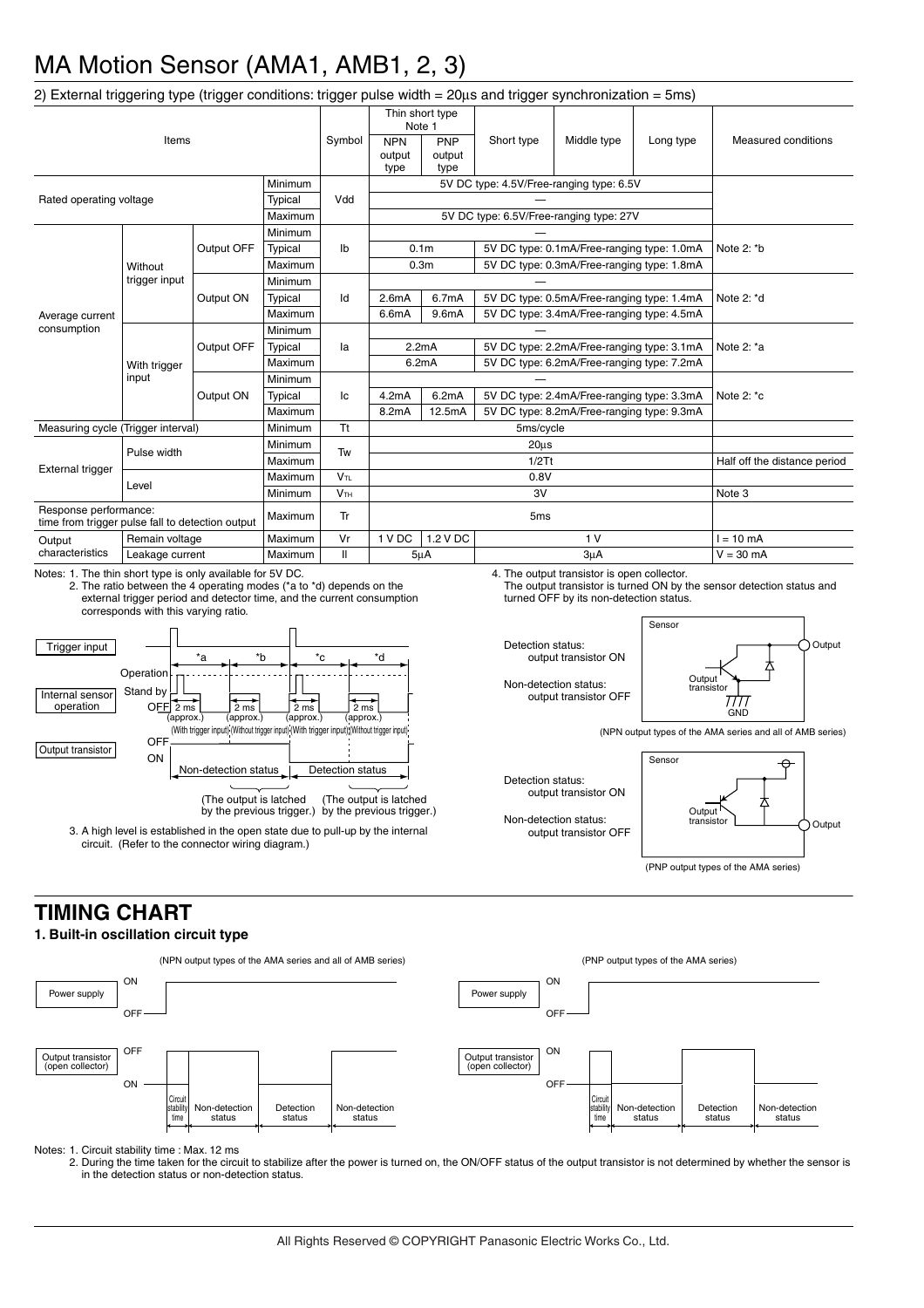#### **2. External triggering type**



Notes: 1. Circuit stability time : Max. 12 ms

2. During the time taken for the circuit to stabilize after the power is turned on, the ON/OFF status of the output transistor is not determined by whether the sensor is in the detection status or non-detection status.

### **HOW TO USE**



Note: The sensor recognizes at the VTH  $\rightarrow$  VTL edge of an external trigger that the external trigger has been input.



Notes: 1. The output transistor has an open collector structure.

• Detection status: Output transistor ON (connected to GND)

• Non-detection status: Output transistor OFF (open state) 2. The status of the external trigger input is as follows:

• Open at the high level

• GND (less than 0.8V) at the low level Under no circumstances must a high-level voltage be applied.

3. To maintain the power supply noise performance, be certain to connect a capacitor (33µF or more) to the sensor power supply input terminal in order to stabilize the power supply voltage.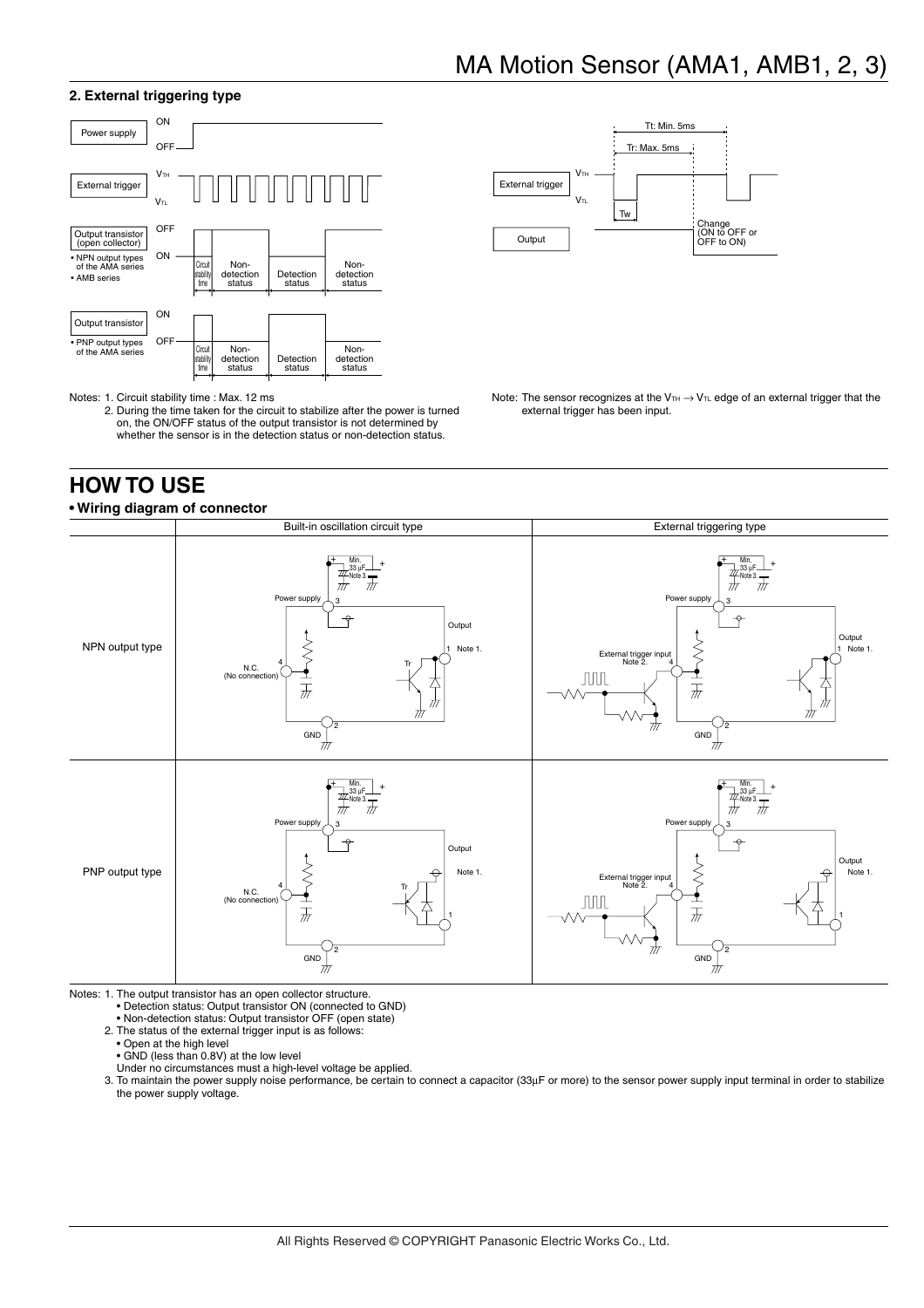### **REFERENCE DATA**



**DIMENSIONS** (Common to the Built-in oscillation circuit type and External triggering type) mm inch 1) Thin short type (V) 2) Short type (H)



\*Rear side connector protrusion: Max. 0.4mm





#### 3) Middle type (H)



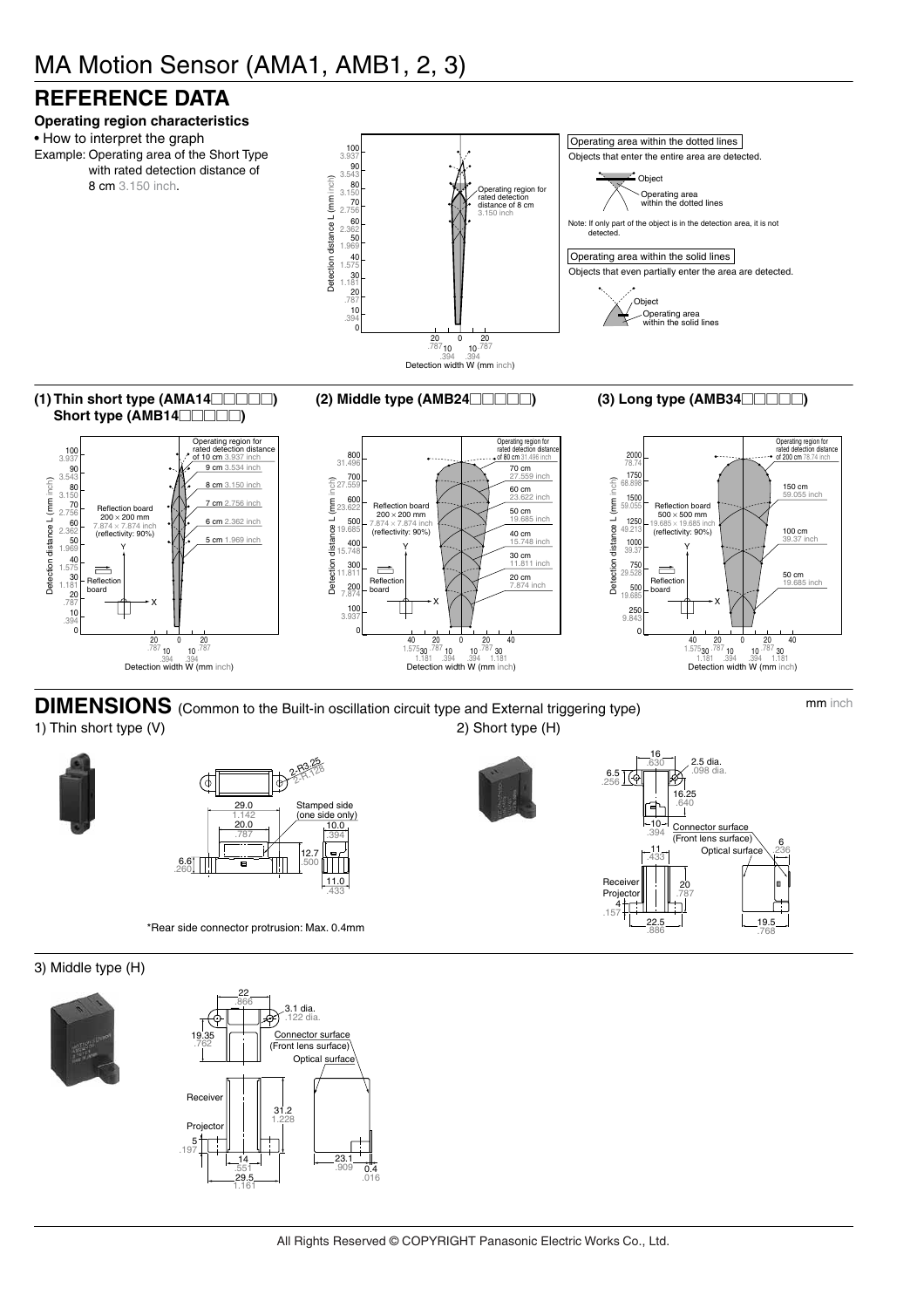

et housing SHR-04V-S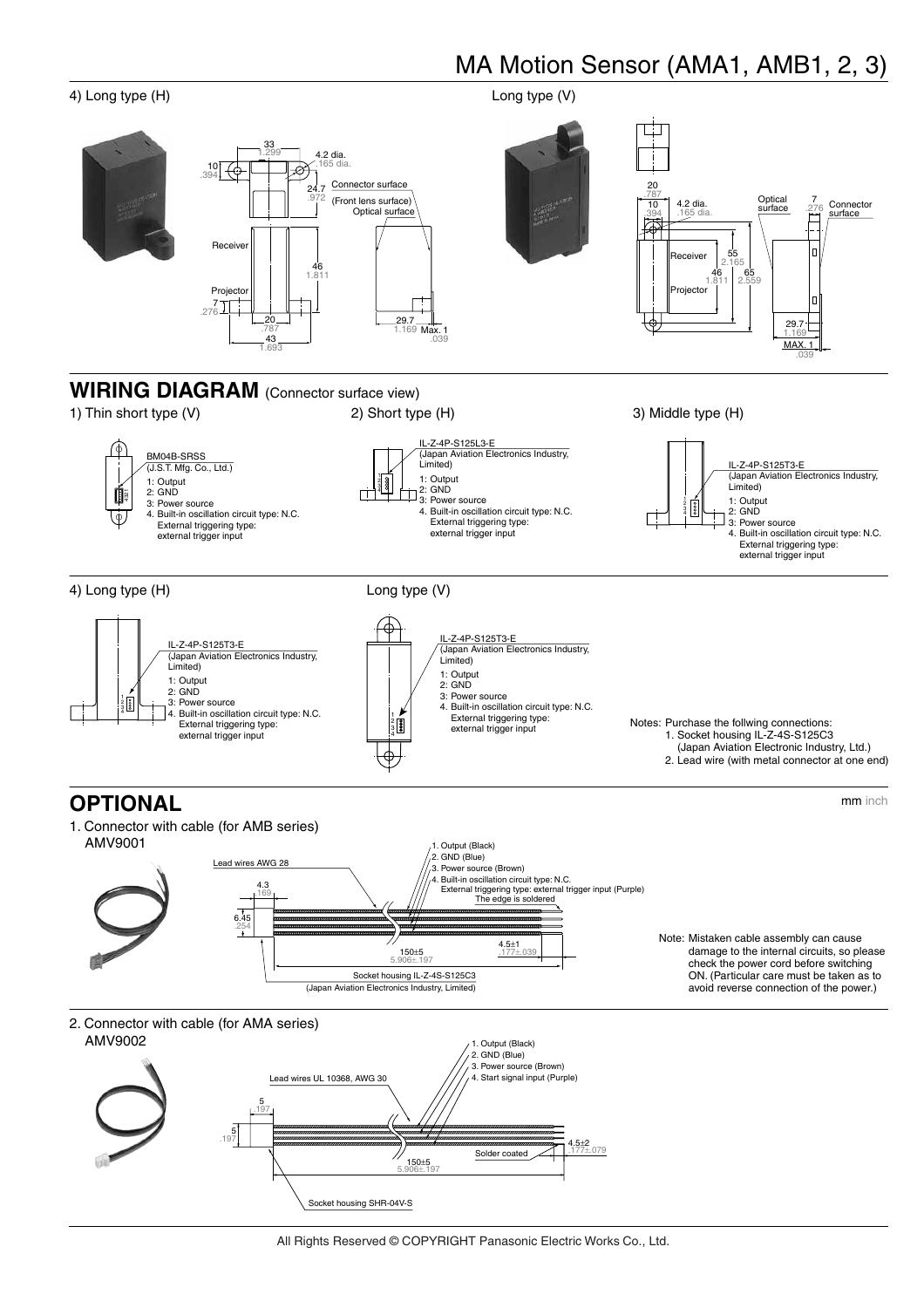### **NOTES**

#### **1. Environment**

1) Avoid using the sensor in environments containing excessive amounts of steam, dust, corrosive gas, or where organic solvents are present. 2) When the sensor is used in noisy environments, connect a capacitor (minimum 33 µF) across its power input terminals.

#### **2. Wiring**

1) Check all wiring before applying power. Incorrect wiring may damage the internal circuit (in particular, check that the connection to the power supply is not reversed.)

2) Avoid excessive removing and replacing of the connector.

#### **3. Detector surface (Optical surface)**

1) Keep the detector surface clean. Excessive dust or dirt on the detector surface will deteriorate the sensing performance.

2) Do not allow condensation or freezing to occur on the surface of the sensor. If condensation or freezing does occur at low temperatures, the sensor may not detect objects correctly.

3) This product is designed to detect the existence of human body. The sensor will not detect objects consisting of a low reflective material (e.g., an object coated with black rubber, etc.) or of a highly reflective material (e.g., mirror, glass, coated paper, etc.)

4) The front surface of the lens and case are made of polycarbonate resin and can withstand water, alcohol, oils, salts and weak acids. Other fluids such as alkalines, aromatic hydrocarbons and halogenated hydrocarbons may melt or swell the lens and case, please do not have such fluids touch the lens and case. 5) If you use the sensor with a cover or filter connected to the front of the sensor, the sensor may detect the cover itself, the detection distance can change, and unstable operation can result. 6) When multiple sensors are to be used

side by side, please verify that there will be no mutual interference by installing them with the proper spacing, depending on the type as shown below.

| Model number       | Sensor spacing          |
|--------------------|-------------------------|
| AMB1 series        | 5 cm 1.969 inch         |
| <b>AMA1</b> series | 8 cm 3.150 inch         |
| AMB2 series        | <b>10 cm</b> 3.937 inch |
| AMB3 series        | 20 cm 7.874 inch        |

7) To protect the inner circuit, wiring should be max. 3 m 9.843 ft..

#### **4. Recommended installation procedure**

Install the photoelectric sensor so that it is orientated correctly in relation to the pass directions of the target objects as shown in the figure below.



 $* \rightarrow$  stands for pass direction of the target object.

For the general precautions, refer to the Notes for Motion Sensors on next page.